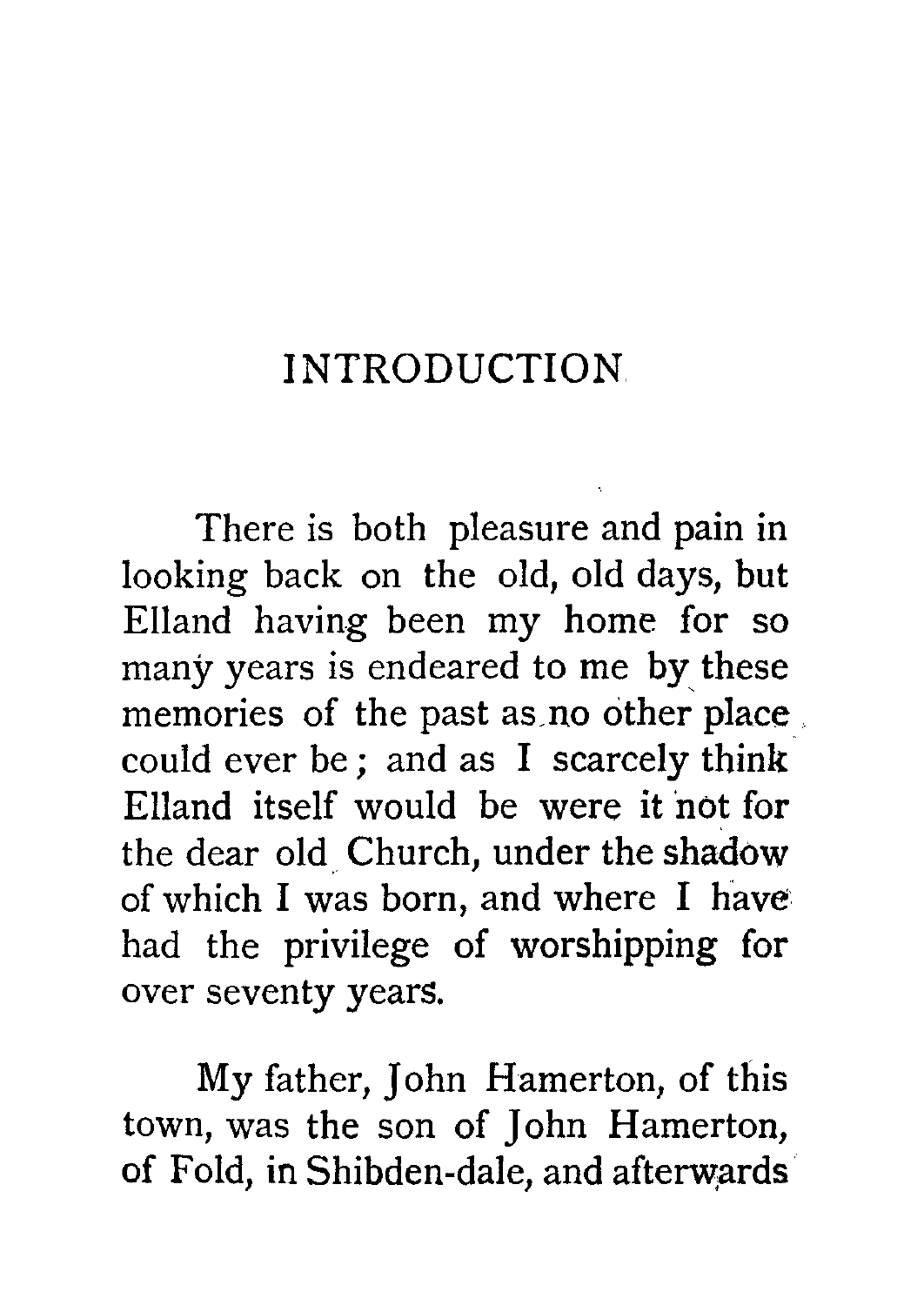of Staups, Northowram, and the greatgrandson of John Hamerton, of Peel House, Warley. He was educated first at the Grammar School, Stockport, and afterwards studied at Guy's and St. Thomas's Hospital, whilst they were united. He came to Elland in 1815, and lived with his aunt, Mrs. Greenwood, at West House, until 1821, when he married Mary Rushforth, daughter of Joseph Rushforth, of Hill Top, (now known as North House), and went to live at the Cross, next to the Parsonage, and there I was born on March 8th, 1824.

We were first allowed to attend afternoon Service at the age of five, and well I remember our rejoicings when, on Sunday mornings, the Church "loosed," as the expression is, and we saw the congregation coming out.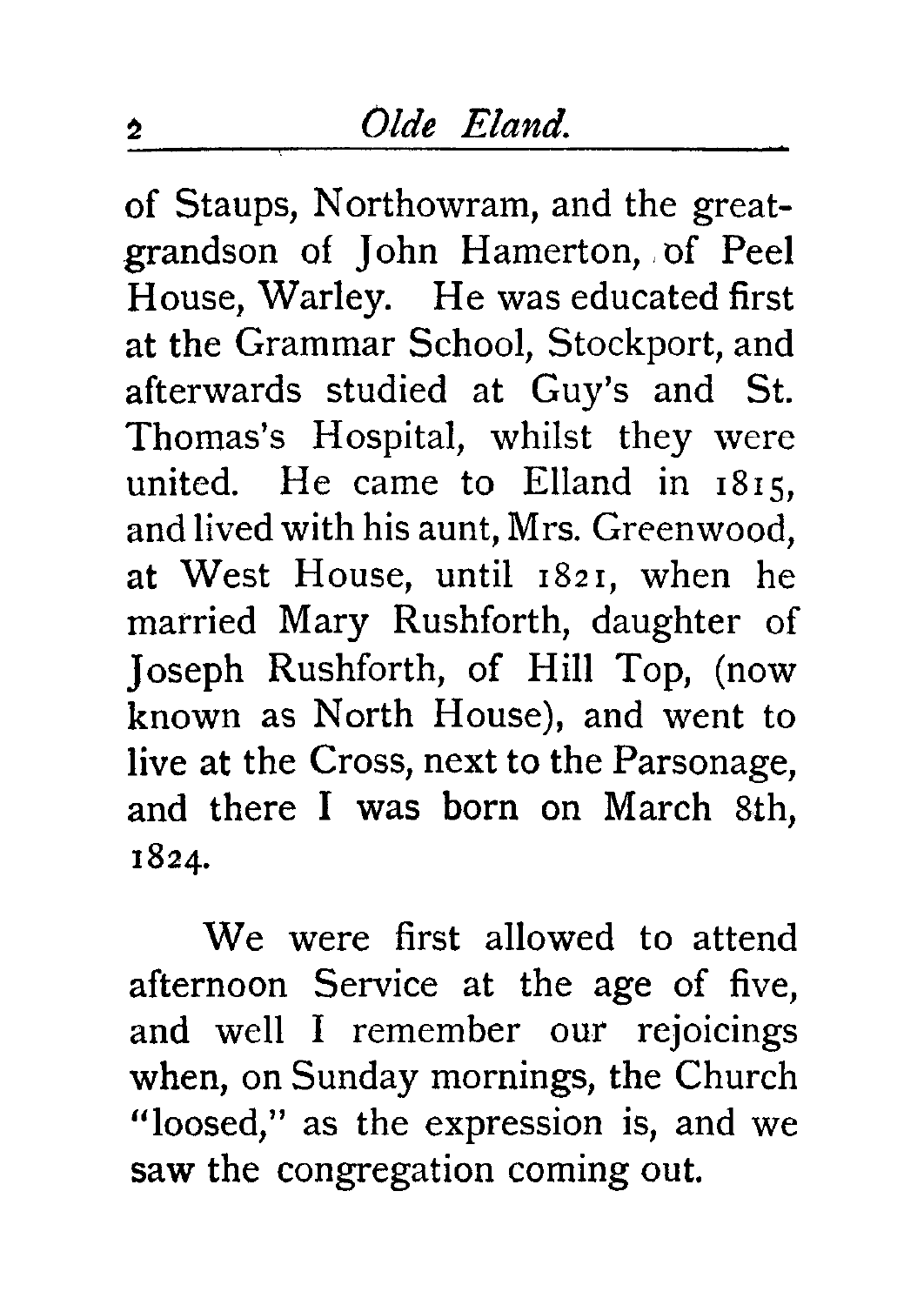It is said that the first doctor who came to Elland hoped to establish a very good practice, having no rival, but he soon left in despair, and when questioned as to his reasons for not remaining said, " Elland people never needed a doctor, as the "posnet" was scarcely ever off the fire and they applied an oatmeal poultice inwardly every morning, and another every evening, so doing away with all need of drugs." At the time of my father's coming to Elland, Mr. Hiley was the only medical practitioner in the place, but my father's practice extended to Golcar, Longwood, Lindley, Norland, Stainland, Greetland, Brighouse, Scammonden, Rishworth, &c.

We left our old home at The Cross in 1830 for West House ; until 1834 we had a governess, and then my sister and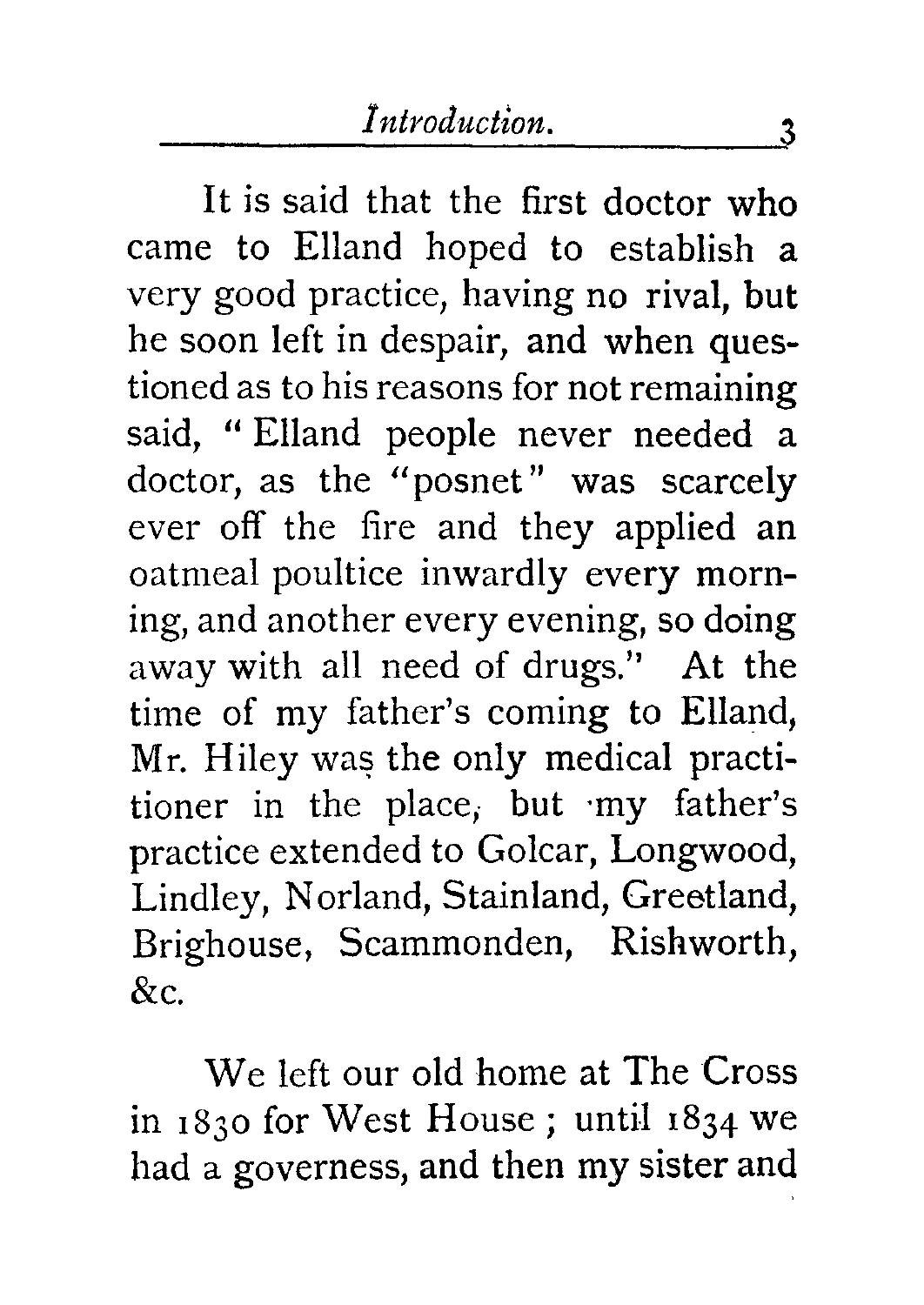## <sup>4</sup> *Olde Eland.*

I were sent to school at Southport ; strange little creatures we must have looked when starting on our journey. I remember we were dressed in nankeen pelisses, and little cottage bonnets, very simply trimmed with brown. We travelled to Southport partly by stage-coach, partly by chaise, and sometimes had to change conveyances as many as eight times,—a method of travelling which would now be considered very tedious and uncomfortable, especially in the cold of a " real old-fashioned winter," and over so exposed a road as Blackstone Edge ; this was, however, a great advance on my mother's experience, who went to her first school riding on a pillion, behind her brother ; her elder sister riding in the same manner behind her father, and their luggage—very little no doubt, according to present-day ideas—being carried behind a man-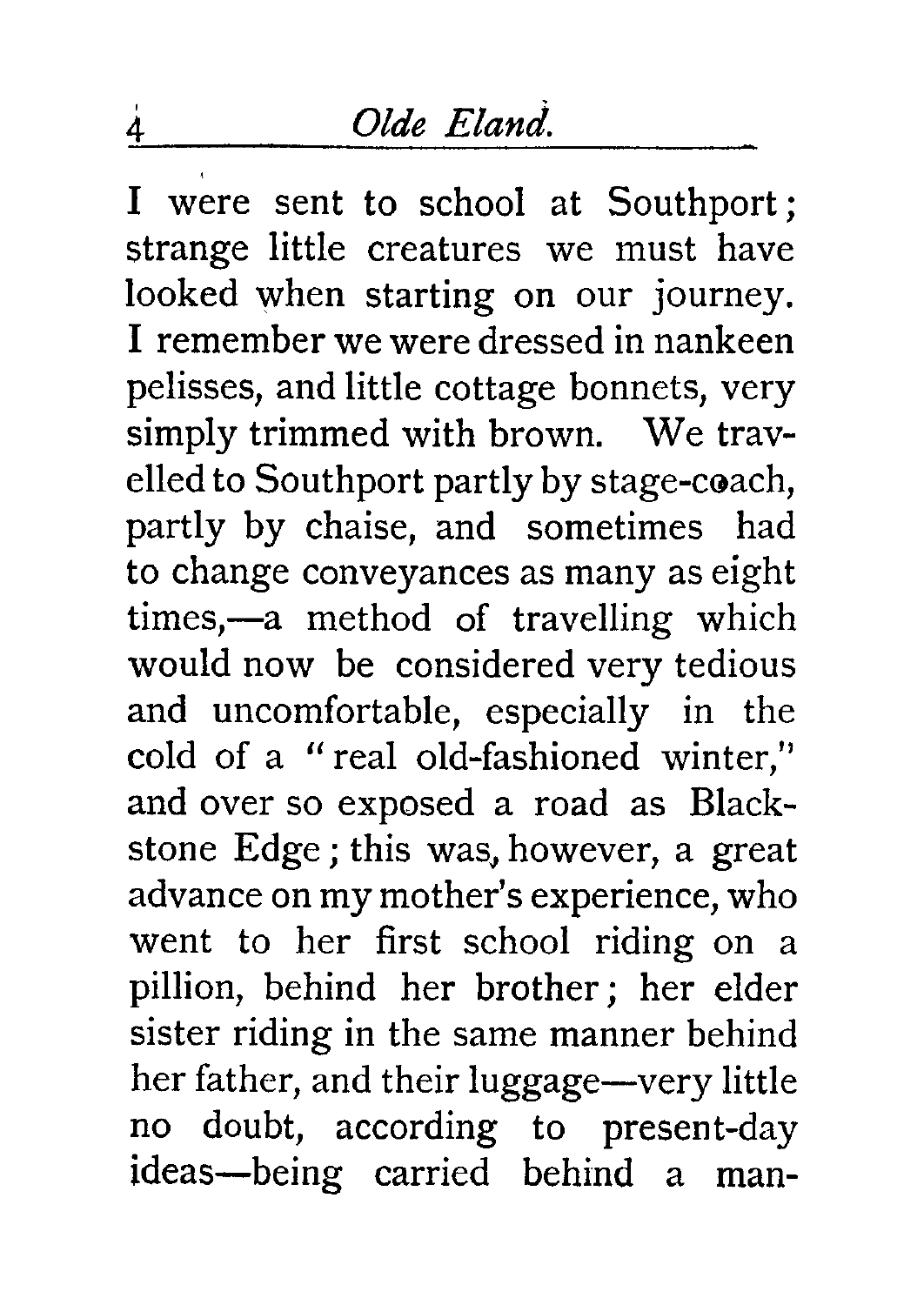servant. A pillion was a kind of little hard mattress cushion, fastened behind an ordinary saddle, on which children or ladies were able to ride, and when a lady rode behind a manservant he had a belt strapped round his waist for her to hold by.

Sometimes in returning from Southport we had to come in a barge on the Duke of Bridgwater's canal as far as Knott Mill, near Manchester, and very much we enjoyed the greater part of our water journey, but as we neared Knott Mill we were disgusted with the blackness of the canal ; we used to tell our mother that we might dip our pens in and write with it, little thinking that our own beautiful clear river at Elland would one day be in the same sad state.

I think my pleasantest recollection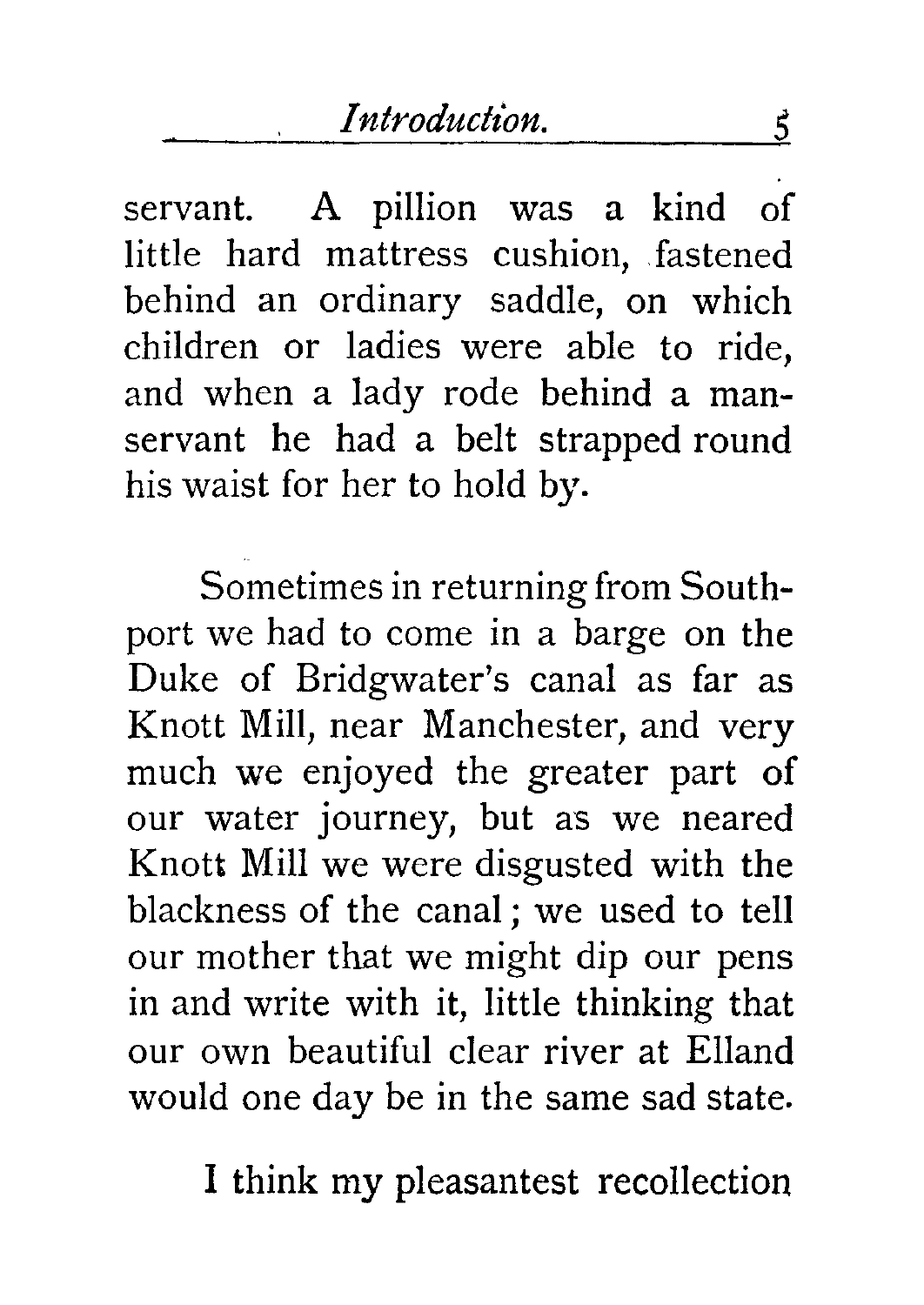of a journey is of one taken when I was eight years old ; at that time I had a severe illness, but was sufficiently recovered in May to be able to go out, and the beauty of the spring foliage and blossoms I can never forget. When able to travel I was taken to Redcar, driving all the way, while my little sister was consoled for not being able to go with me, by being taught by our grandmother to make button-holes and to stitch, the work being made easier for her by the use of pink thread. We drove first to Leeds, where we stayed the night, and next morning went on through Harewood, where I well remember the beauty of the trees. Beautiful, also, was the common at Harrogate, and most of the scenery as we passed through Knaresboro', Thirsk, and Northallerton, not far from where we saw the ruins of Mount Grace, and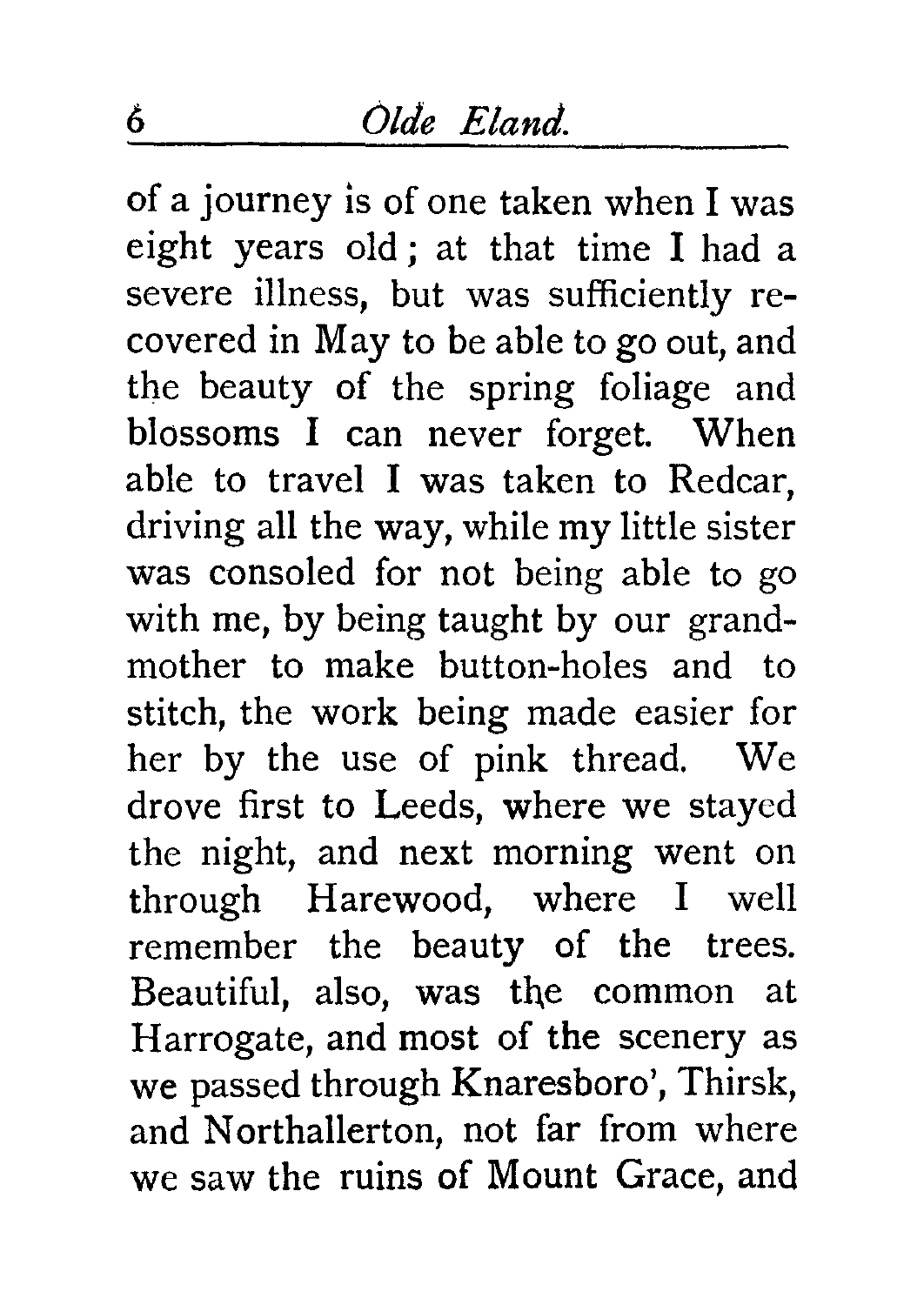the conical hill of Rosebery Topping. What a great pleasure it would be to take that drive again ! At Redcar, I first saw the sea, and when some time after there was a great flood in the Calder, with quite large waves, I told my sister that if she would place her hands on either side of her face so as to hide the land she would know what the sea was like.

While at school we were prepared for Confirmation by Mr. Jackson, the incumbent of Trinity Church, but were not confirmed until we came home, where the preparation was finished by Mr. Atkinson and Mr. Fraser. We were confirmed at Halifax, by Dr. Longley, Bishop of Ripon; the Parish Church was full of candidates, many of whom walked into Halifax from the out-lying districts. I was then six-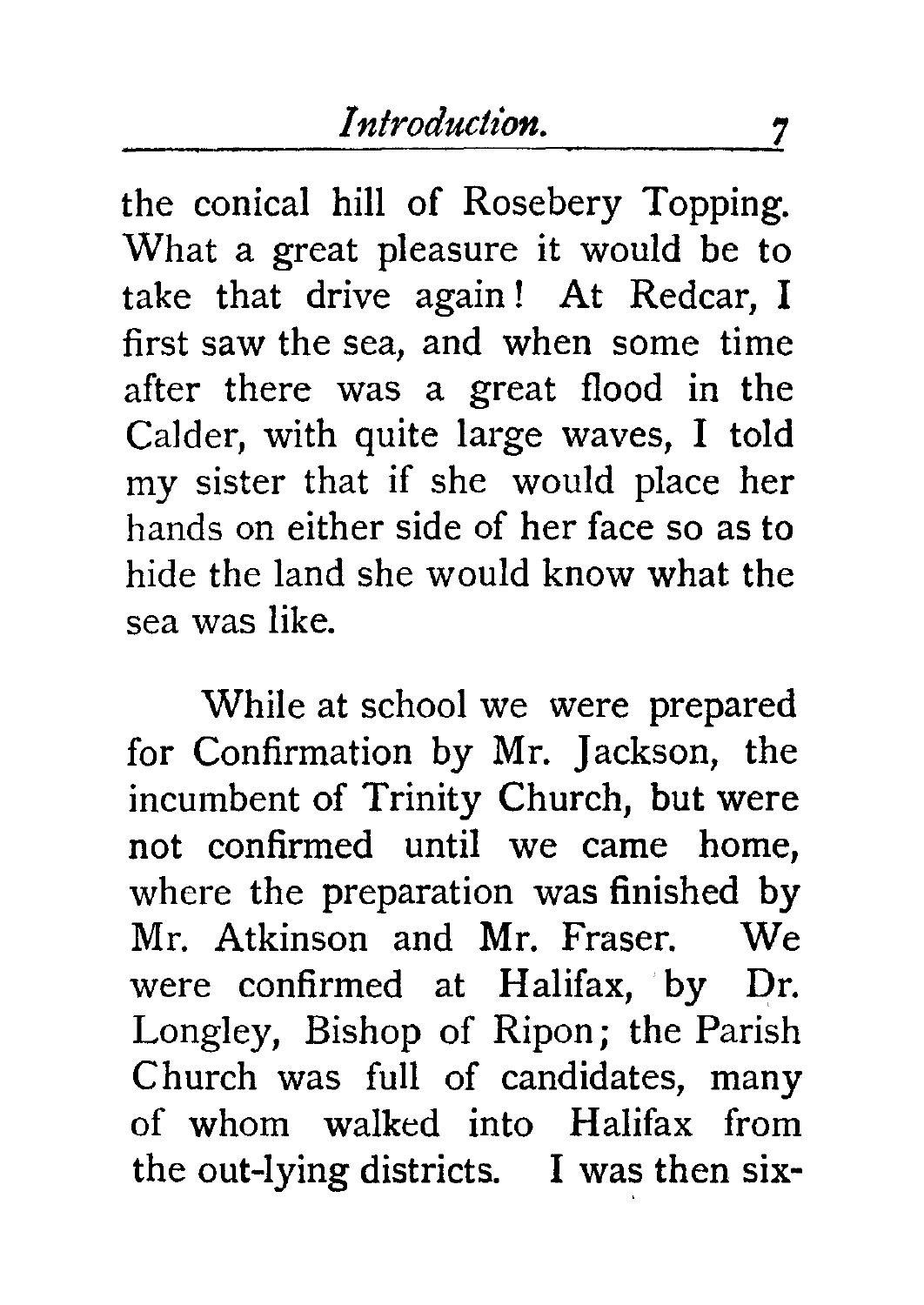teen, my dear sister fourteen and a half. We did not return to school, and only studied in a very desultory way at home. At that time we began to teach in the Sunday school, the girls being then taught in Mrs. Grace Ramsden's school, behind the Church. The boys' school was at one time held in what is now called the "Old Prison," then it was removed to a large room in Casson Place, now a plumber's shop, and afterwards to the old Baptist Chapel in Jepson Lane, which is now the "Parish Room." Sunday school teaching was then a very different thing from what it is now, for the children of working people had little or no chance of learning even to read and write on week-days, as they had to go to work when very young, and that not for a few hours a day, but from early in the morning until late at night. Our old nurse, Jane Lumb, who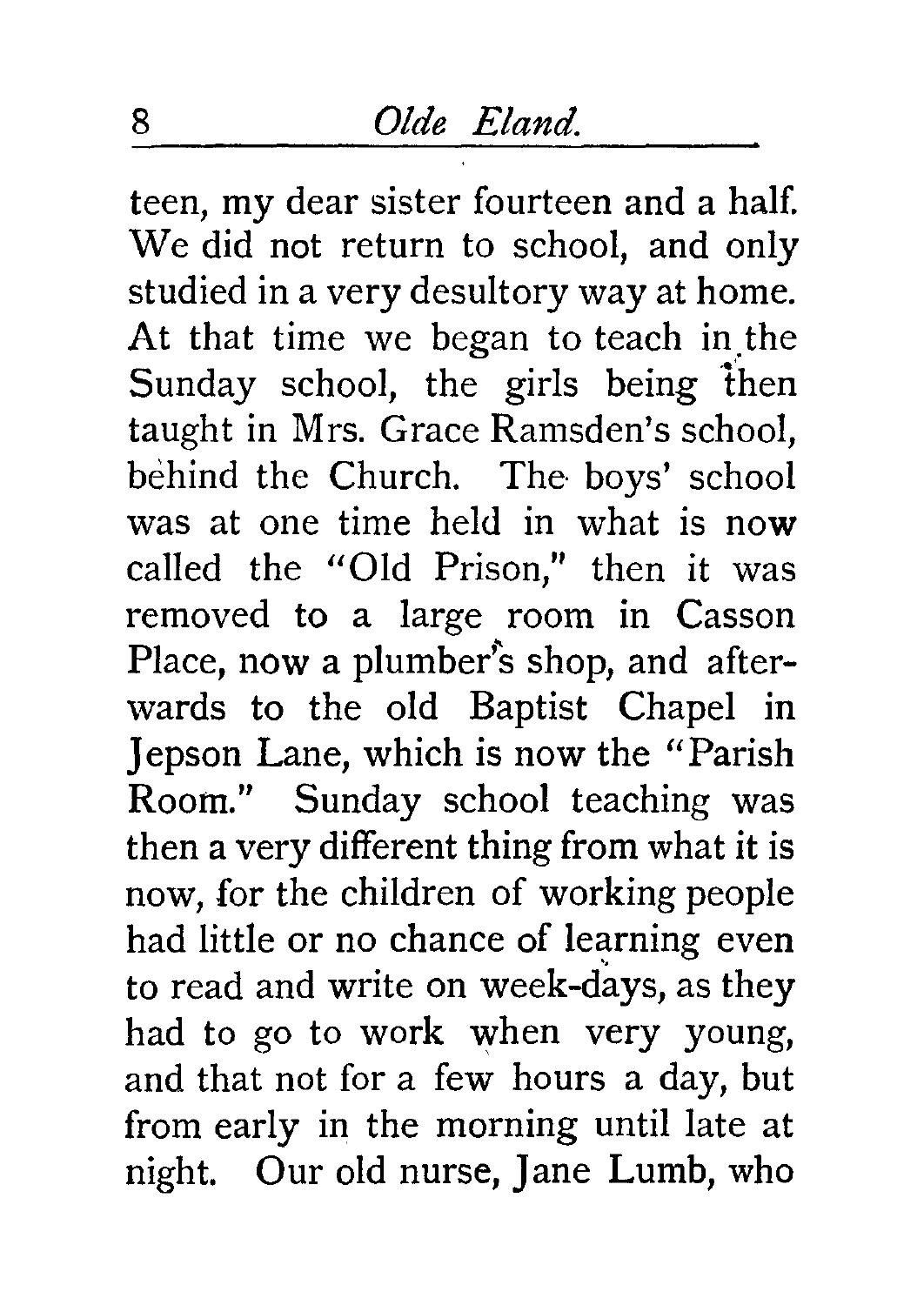lived with us forty-nine years and three months, has often told us how she used to go to work at Greetland when only five years old ; she was too tiny to walk such a long distance, so one of the men who worked at the same place took pity on her, and carried her each way. So Sunday school teaching meant usually teaching the scholars to read. I remember teaching mine from a 'Reading made Easy,' with a pictorial alphabet at the end, shewing how 'A was an Archer and shot at a Frog,' &c. ; but this was religiously pasted down by the superintendent as likely to make the children inattentive, the pictures being so much more attractive than letters which, as yet, meant nothing to them.

There was then no "Whitsunday Treat," but at Christmas every scholar had a half-penny book and a bun,—re-